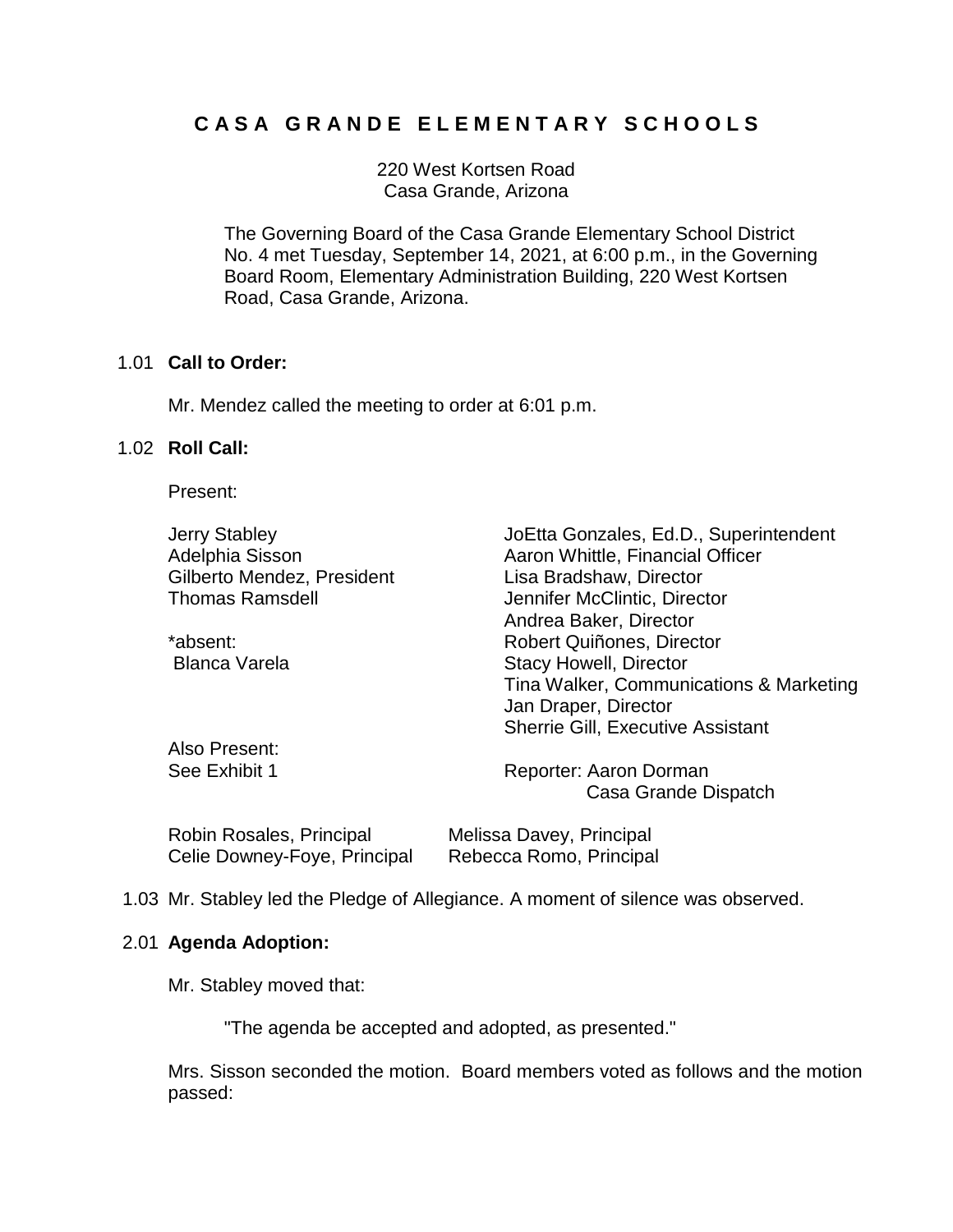| <b>Board member</b>  | <b>In Favor</b> | <b>Against</b> |
|----------------------|-----------------|----------------|
| Tom Ramsdell         |                 |                |
| Gilberto Mendez      |                 |                |
| Adelphia Sisson      |                 |                |
| Jerry Stabley        |                 |                |
| <b>Blanca Varela</b> | absent          |                |

## 3. **Awards, Recognitions, Celebrations**

- 3.01 Mr. Aaron Whittle was recognized as an ASBO International Emerging Leader.
- 3.02 Ms. Angie Sanchez, Mrs. Janette Andree, Ms. Sharon Tuttle, Mrs. Casey Beechum, Ms. Krista Roden, Ms. Jackie Roeber, Mrs. Anita Lessor, Ms. Christine Nordman, Mrs. Samantha Sarnowski, Mr. Michael Wilson, Ms. Jennifer Brown, Mr. Jared Zimmerman, Mrs. Amanda Hoff, Ms. Jessica Kroboth, Ms. Nikki Arias, Mrs. Karen Garcia, Mrs. Kristen Coates, Mrs. Rachel Adams, Ms. Maria Martinez, Mr. Justin Smith, Ms. Kaley Barak were recognized as Monthly Marigold Award recipients.
- 3.03 Dr. Gonzales read the proclamation declaring September 17th, Constitution Day and September 17-23 Constitution Week.
- 4.01 Call to the Public

Mr. Steve Hayes spoke on Constitution Week.

- 5.01 Mr. Mendez called for objections from Board members, staff, and the public regarding consent agenda items.
	- Dr. Gonzales called for item 5.19 to be tabled for another meeting.
	- Mr. Stabley moved that:

"The agenda items marked with an asterisk, with the exception of item 5.19, be approved and/or ratified."

Mrs. Sisson seconded the motion. Board members voted as follows and the motion passed:

| <b>Board member</b>  | In Favor | <b>Against</b> |
|----------------------|----------|----------------|
| Tom Ramsdell         |          |                |
| Gilberto Mendez      |          |                |
| Adelphia Sisson      |          |                |
| Jerry Stabley        |          |                |
| <b>Blanca Varela</b> | absent   |                |

\*5.02 The minutes of the August 10, 2021 Special Meeting (Study Session) were approved by the Governing Board.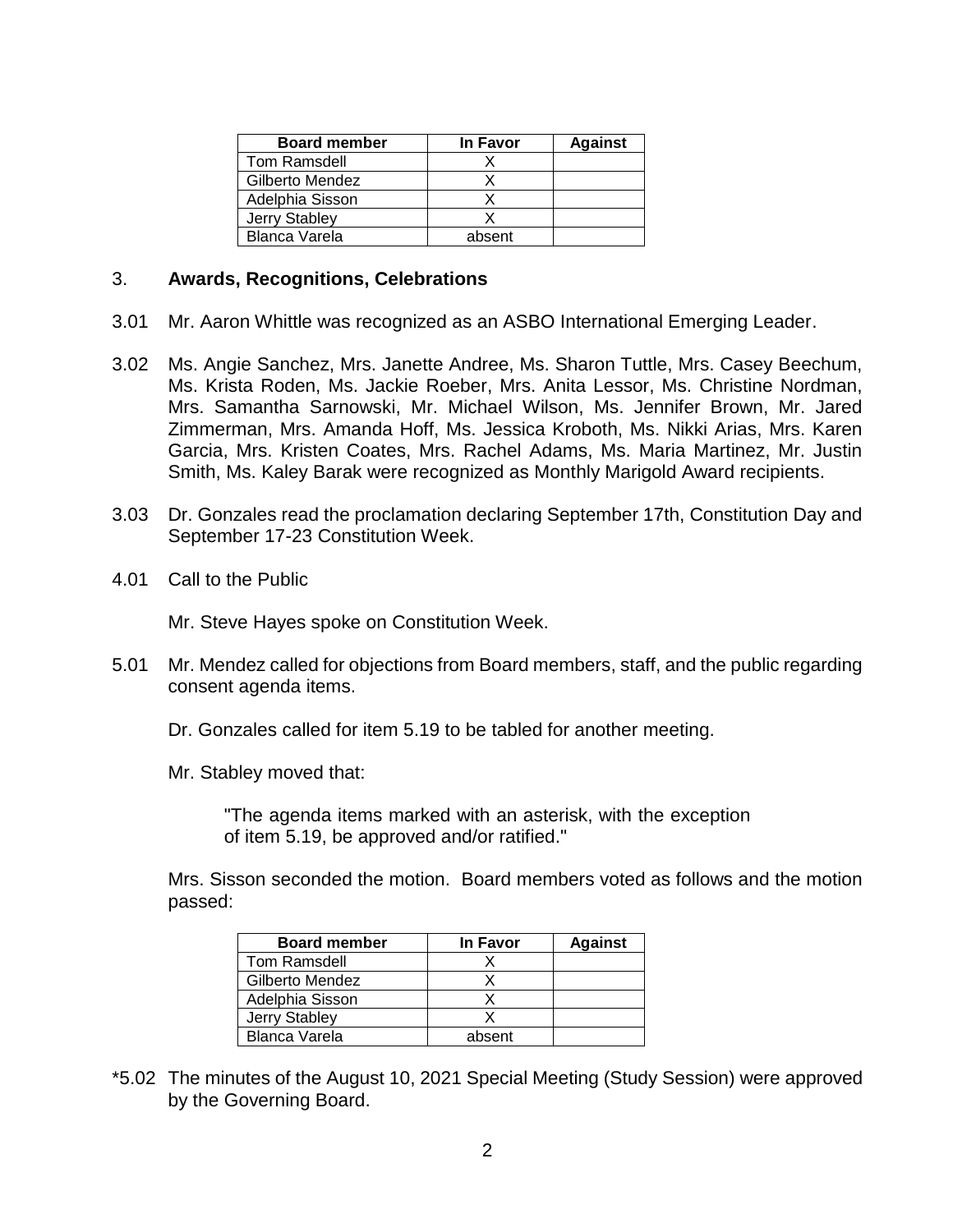- \*5.03 The minutes of the August 10, 2021 Regular Meeting were approved by the Governing Board.
- \*5.04 The following certified personnel actions were approved/ratified by the Governing Board:

Authorization to Reclassify Associate Instructor (Hourly) to Associate Teacher: Associate Teacher position will be placed on the Exempt Salary, Row 0 with a minimum base salary of \$32,000 retroactive to July 26, 2021.

Authorization to Update Exempt Salary Schedule: The exempt Salary Schedule will be updated to include Row 0, with a minimum salary of \$32,000 and a maximum salary of \$48,000.

Authorization to Pay EDEP for Permanent Guest Teachers: An additional \$2.32 per hour to be paid to each Permanent Guest Teacher that has been filling the role as LTS retroactive to their first day as LTS, effective on day 21 of that role, and ending when their LTS assignment is over.

Authorization to Issue Temporary 6/5 Contract: Due to the lack of Guest Teachers available, a 6/5 contract for Teena Daniels, Jessica Krobath, and Monica Diaz was approved while they cover for a fellow teacher while out on medical leave on or around October 29, 2021 and returning January 3, 2022.

Adoption of Supplemental Certified Compensation, FY 2021-22: Salary Schedules for SY 2021-22 were adopted.

Ratification of Certified Personnel Employment:

| Employee                      | Position                                  | Campus/Dept.   |
|-------------------------------|-------------------------------------------|----------------|
| Fernandez, Razel Sped Ext Res |                                           | <b>Villago</b> |
|                               | Pornia, Melaine 6-8 Computer Science CGMS |                |

## Ratification of Certified Personnel Resignations:

| Employee                                |               | Position Campus/Dept. Effective |           |
|-----------------------------------------|---------------|---------------------------------|-----------|
| Middleton Joyner, Anna Nurse Cottonwood |               |                                 | 5/20/2021 |
| Nichols, Tracy                          |               | Teacher Desert Willow           | 8/23/2021 |
| Prince, Sonya                           | Teacher CGOLA |                                 | 9/3/21    |
| Viezcas, Yezenia                        | Nurse Cactus  |                                 | 9/17/2021 |

# Ratification of Reclassification of Certified Personnel:

| Employee                                  | <b>New Position</b>               | Campus/Dept.  |
|-------------------------------------------|-----------------------------------|---------------|
| Holstein-Radin, Dylan School Psychologist |                                   | Villago/CGOLA |
| Chavez, Norma                             | School Psychologist               | PV/DW         |
| Simmons, Jamie                            | 6th Math                          | Cactus        |
| Daniels, Teena                            | 6/5 Contract (M. Hatch)           | Villago       |
| Diaz, Monica                              | 6/5 Contract (M. Hatch)           | Villago       |
| Krobath, Jessica                          | 6/5 Contract (M. Hatch)           | Villago       |
| Creasman, Leah                            | Teacher Hearing Impaired Mesquite |               |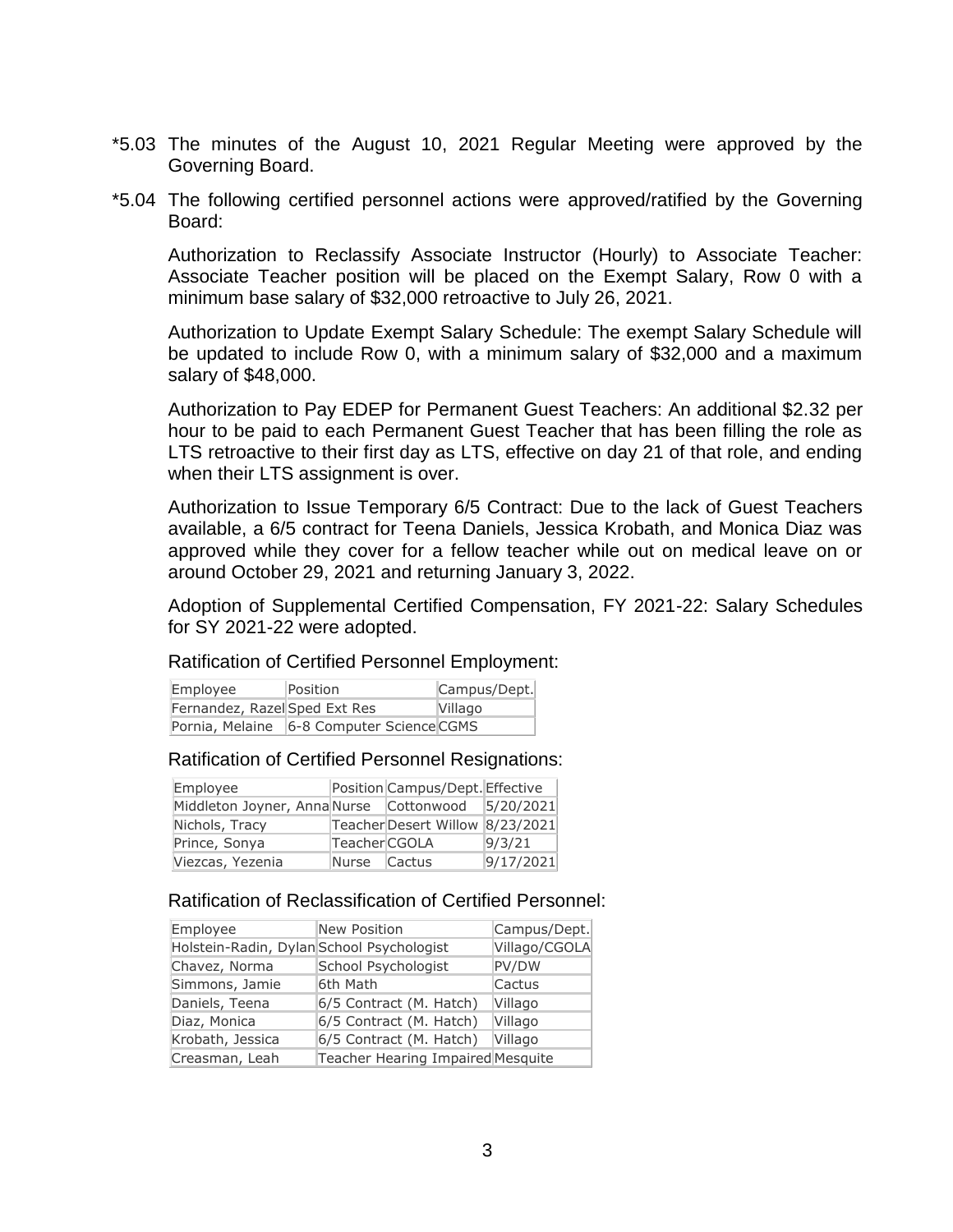## \*5.05 Classified Personnel

The following classified personnel actions were approved/ratified by the Governing Board:

Approval to Change IT User Support Tech I Position (12 month) to Site Tech Liaison Position (STL) (10 month): This change will allow for job progression leading to a potential career path within Digital Learning & Strategy.

| Position                                                    |                    | Campus/Dept. Salary Schedule          | Funding<br>Source         | Effective<br>Date | Justification                                                             |
|-------------------------------------------------------------|--------------------|---------------------------------------|---------------------------|-------------------|---------------------------------------------------------------------------|
| Administrative<br><b>Assistant - Facilities</b>             | <b>Facilities</b>  | Classified - PG<br>114                | <b>M&amp;O</b>            |                   | 9/14/2021 Facilities Reorganization                                       |
| <b>HVAC Systems</b><br>Mechanic                             | <b>Facilities</b>  | Classified - PG<br>120                | <b>M&amp;O</b>            |                   | 9/14/2021 Facilities Reorganization                                       |
| Certified Applicator                                        | <b>Facilities</b>  | Classified<br>\$1.50/hr<br>supplement | <b>M&amp;O</b>            |                   | 9/14/2021 Facilities Reorganization                                       |
| Qualified Applicator                                        | <b>Facilities</b>  | Classified<br>\$1.50/hr<br>supplement | <b>M&amp;O</b>            |                   | 9/14/2021 Facilities Reorganization                                       |
| 2 Van Drivers                                               | Transportation     | Classified - PG<br>103                | <b>M&amp;O</b>            | 9/14/2021         | Positions needed to support<br>additional routes                          |
| Transportation<br>Assistant                                 | Transportation     | Classified - PG<br>101                | <b>M&amp;O</b>            | 9/14/2021         | Position needed to support on<br>additional routes                        |
| <b>Education Assistant -</b><br>Title I                     | Mesquite           | Classified - PG<br>106                | Title I                   | 9/14/2021         | Principal use of grant funding                                            |
| Permanent Guest<br>Teacher                                  | Villago            | Classified - PG<br>115                | Results<br>based<br>award |                   | 9/14/2021 Principal use of grant funding                                  |
| <b>Education Assistant -</b><br><b>MOWR</b>                 | Saguaro            | Classified - PG<br>106                | <b>MOWR</b>               |                   | 9/14/2021 Principal use of grant funding                                  |
| <b>Educational Assistant -</b><br>Title I                   | Palo Verde         | Classified - PG<br>106                | Title I                   |                   | 9/14/2021 Principal use of grant funding                                  |
| <b>Health Office</b><br>Technician (Student<br>Specific)    | Mesquite           | Classified - PG<br>112                | <b>M&amp;O</b>            | 9/14/2021         | Position needed to meet the<br>specific medical needs of a<br>new student |
| <b>Education Specialist -</b><br><b>Inclusive Education</b> | Mesquite           | Classified - PG<br>107                | <b>M&amp;O</b>            | 9/14/2021         | Increased student enrollment<br>in the Sped Department                    |
| <b>SLPA</b>                                                 | <b>ECLC</b>        | Classified - PG<br>120                | <b>M&amp;O</b>            | 9/14/2021         | Increased student enrollment<br>in the Sped Department                    |
| <b>Education Specialist -</b><br>Inclusive Education        | McCartney<br>Ranch | Classified - PG<br>107                | <b>M&amp;O</b>            | 9/14/2021         | Increased student enrollment<br>in the Sped Department                    |

## Ratification of Classified Personnel New Positions:

# Ratification of Classified Personnel Employment:

| Employee         | Position                                                   | Campus/Dept.    |
|------------------|------------------------------------------------------------|-----------------|
| Acosta, Roshayel | <b>Office Specialist</b>                                   | McCartney Ranch |
| Alderete, David  | Education Specialist - Inclusive Education CGMS            |                 |
| Barajas, Ernesto | <b>Bus Driver Trainee</b>                                  | Transportation  |
| DeTour, Laura    | Education Specialist - Inclusive Education McCartney Ranch |                 |
| Dewolf, Jessie   | Noon Assistant/Crossing Guard                              | Desert Willow   |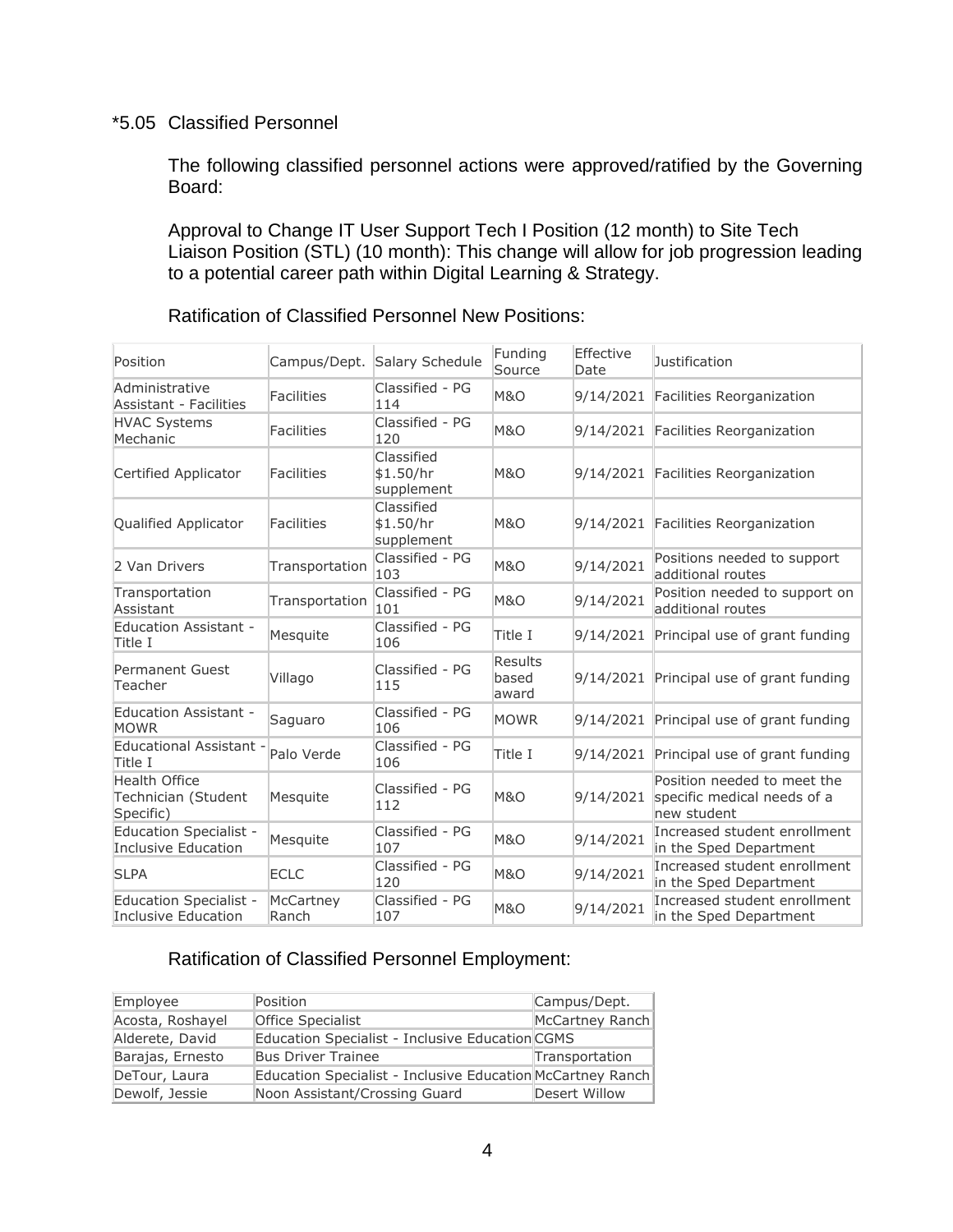| Essary, Boston      | Digital Literacy Assistant                               | CGOLA                     |
|---------------------|----------------------------------------------------------|---------------------------|
| Gooding, Tami       | Education Assistant - Title I                            | Cholla                    |
|                     | Johnson, Domanique Education Assistant-Special Education | Cottonwood                |
| Joye, Robert        | Sub Bus Driver Trainee                                   | Transportation            |
| Lapin, Yvonne       | Cafe Assistant                                           | Palo Verde                |
| Martinez, Shantall  | Cafe Assistant                                           | <b>Nutrition Services</b> |
| Mejia, Angela       | Cafe Assistant                                           | CGMS                      |
| Mendenhall, Destiny | Education Assistant - Special Education                  | Cactus                    |
| Pelaez, Madison     | Day Assistant                                            | McCartney Ranch           |
| Perales, Jordann    | Health Office Assistant                                  | Villago                   |
| Price, Denise       | Cafe Assistant                                           | <b>Nutrition Services</b> |
| Quijada Jr., Edward | Cafe Assistant                                           | Cactus                    |
| Quintana, Teresa    | Cafe Assistant                                           | <b>Nutrition Services</b> |
| Ramos, Joanna       | Registration & Data Specialist                           | CGMS                      |
| Reyna, Casey        | <b>Education Assistant-Special Education</b>             | Cactus                    |
| Robles, Rebecca     | Education Assistant - Special Education                  | Ironwood                  |
| Saucedo, Francisca  | <b>Education Assistant-Special Education</b>             | Cholla                    |
| Upson, Amythest     | Education Specialist - Inclusive Education CGMS          |                           |
| Valenzuela, Aricela | Day Assistant                                            | Cholla                    |
| Whitmer, Dylan      | Education Assistant-MOWR/Noon Asst.                      | McCartney Ranch           |

# Ratification of Classified Personnel Resignations:

| Employee                             | Position                                   | Campus/Dept.                  | Effective |
|--------------------------------------|--------------------------------------------|-------------------------------|-----------|
| Belich, Debra                        | <b>Bus Driver</b>                          | Transportation                | 8/17/2021 |
|                                      | Benavides, Sandra Administrative Assistant | Teaching & Learning 8/27/2021 |           |
| Goodman, Kathleen Bus Driver Trainee |                                            | Transportation                | 8/31/2021 |
| Hall, Kadin                          | Grounds & Land Specialist                  | Facilities                    | 8/27/2021 |
| Orellana, Abisai                     | Custodian                                  | McCartney Ranch               | 9/6/2021  |
| Reyna, David                         | Grounds & Land Team Lead Facilities        |                               | 8/17/2021 |
| Rojas, Karina                        | Health Office Technician                   | Saguaro                       | 9/3/2021  |
| Sanchez, Devonnee Health Technician  |                                            | Evergreen                     | 8/13/2021 |
| Shelley, Lasey                       | Administrative Assistant                   | Cactus                        | 9/17/2021 |
| Spicer, Glenda                       | Noon Assistant                             | Mesquite                      | 8/20/2021 |
|                                      |                                            |                               |           |

# Ratification of Reclassification of Classified Personnel:

| Employee                | New Position                                      | Campus/Dept.              |
|-------------------------|---------------------------------------------------|---------------------------|
| Alderete, Jaime         | Nutrition Services Lead Supervisor                | <b>Nutrition Services</b> |
| Armenta, Sylvia         | Cafe Site Assitant Manager                        | Nutrition Services        |
| Bernier, Nicole         | Cafe Site Assitant Manager                        | <b>Nutrition Services</b> |
| Bolanos, Magalia        | Cafe Cook                                         | <b>Nutrition Services</b> |
| Boudreau, Zayda         | School to Community Liaison                       | Teaching & Learning       |
| Canales, Maria          | Cafe Cook                                         | <b>Nutrition Services</b> |
| Dale, Justin            | <b>HVAC Mechanic</b>                              | Facilities                |
| Decker, Destiny         | Education Specialist-Inclusive Education          | <b>ECLC</b>               |
| Decker, Sharon          | Education Specialist-Early Childhood              | ECLC                      |
| Devis Solano, Rosa      | Cafe Site Manager                                 | <b>Nutrition Services</b> |
| Draper, Wade            | <b>Facilities Maintenance Supervisor</b>          | Facilities                |
| Ernstmeyer, Kristine    | Facilities Coordinator                            | Facilities                |
| Estrada, Rahberta       | Education Specialist - Inclusive Education Cholla |                           |
| Felix, Raquel           | Cafe Cook                                         | <b>Nutrition Services</b> |
| Garcia, Carolyne        | Education Assistant-Title I                       | Ironwood                  |
| Gonzalez, Jesus 'Jesse' | Skilled Maintenance Specialist                    | Facilities                |
| Guerrero, Mary Ann      | Cafe Site Manager                                 | Nutrition Services        |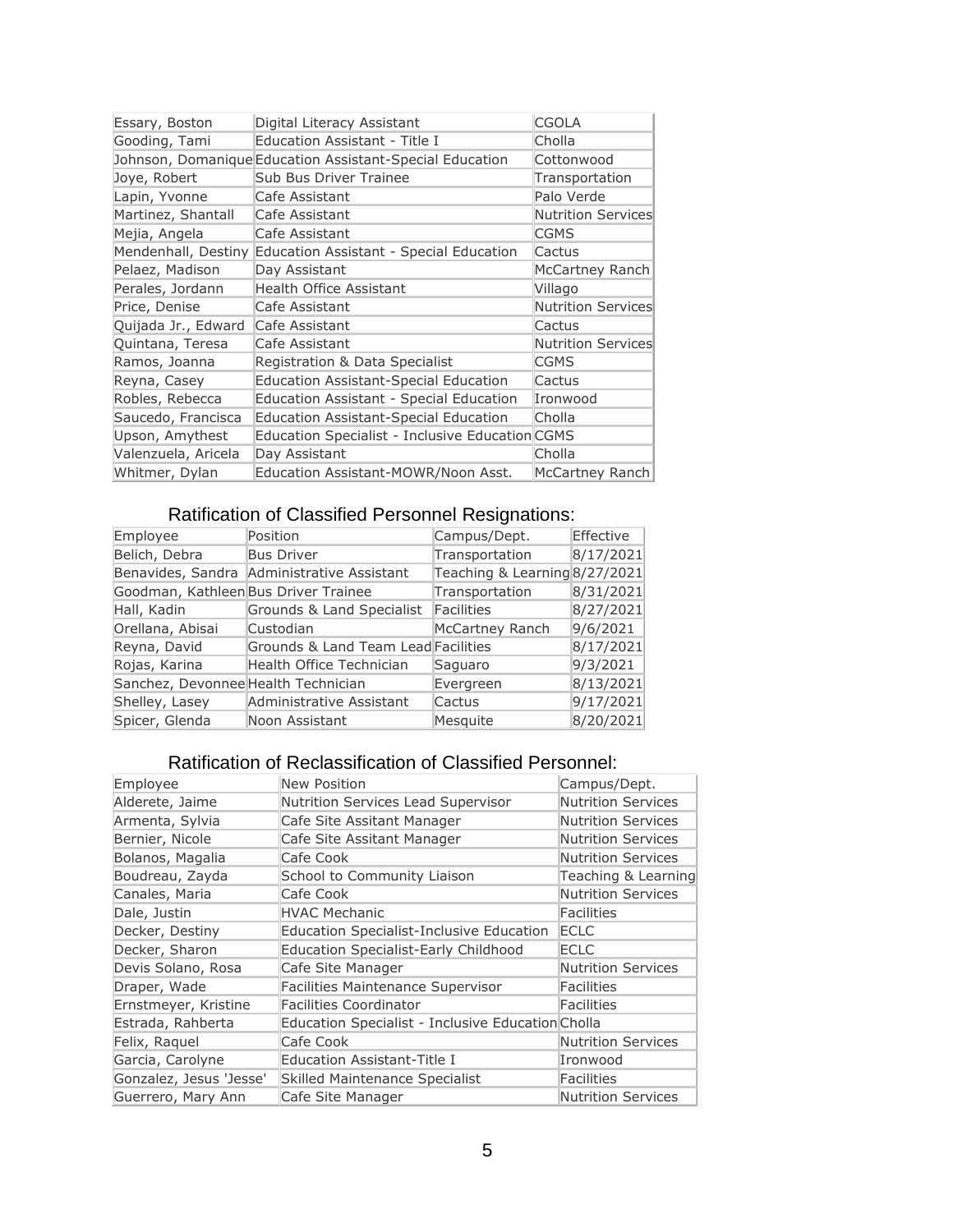| Jones, Alan                         | <b>Bus Driver</b>                                    | Transportation            |
|-------------------------------------|------------------------------------------------------|---------------------------|
| Lopez, Judy                         | <b>Education Assistant-Special Education</b>         | Saguaro                   |
| Meschede, Sarah                     | <b>Bus Driver Special Needs</b>                      | Transportation            |
| Molina de Aguilar, Olivia Cafe Cook |                                                      | <b>Nutrition Services</b> |
| Quesada, Liliana                    | Cafe Site Manager                                    | <b>Nutrition Services</b> |
|                                     | Ramirez Rosillo, Adolfina Cafe Site Assitant Manager | <b>Nutrition Services</b> |
| Rogers, Maria                       | Cafe Cook                                            | <b>Nutrition Services</b> |
| Sanchez, Eloisa S                   | Cafe Cook                                            | <b>Nutrition Services</b> |
| Santos, Jessica                     | Cafe Site Manager                                    | <b>Nutrition Services</b> |
| Sepulveda, Cindy                    | Van Driver                                           | Transportation            |
| Shelton, Melissa                    | Cafe Site Manager                                    | <b>Nutrition Services</b> |
| Weber, Emma                         | Cafe Cook                                            | <b>Nutrition Services</b> |
| Wheeler, Steven                     | <b>Bus Driver</b>                                    | Transportation            |
| Wilkens, Dennis                     | Maintenance Specialist                               | Facilities                |
| Zavala, Sandra                      | Education Assistant/Crossing Guard                   | McCartney Ranch           |
| Deatherage, Michelle                | Associate Teacher                                    | Evergreen                 |
| Western Kimberly                    | Associate Teacher                                    | Evergreen                 |
| Estrada, Rahberta                   | Associate Teacher                                    | Saguaro                   |
| Hillman, Mikenna                    | Associate Teacher                                    | Ironwood                  |

- \*5.06 The student activities report for August, 2021, had been provided to the Board prior to the meeting.
- \*5.07 The financial report for August, 2021 had been provided to the Board prior to the meeting.
- \*5.08 The vehicle inventory report for August, 2021 had been provided in the Board's information.
- \*5.09 The vehicle maintenance report for August, 2021 had been provided in the Board's information.
- \*5.10 The weekly enrollment summaries for August 11, August 18, August 25, September 1 and September 8, 2021 had been provided to Board members prior to the meeting.
- \*5.11 The vouchers presented at the meeting were approved by the Governing Board.
- \*5.12 The following donations were accepted:

#### **District**

The Casa Grande VFW Auxiliary Post donated \$500 to Nutrition Services for the summer meal program.

Lighthouse Ministries donated 3 cases of printable business cards; 102 - 1 inch binders; 100 - 1/2 inch binders; and, 1000 pocket folders. These items were distributed to schools.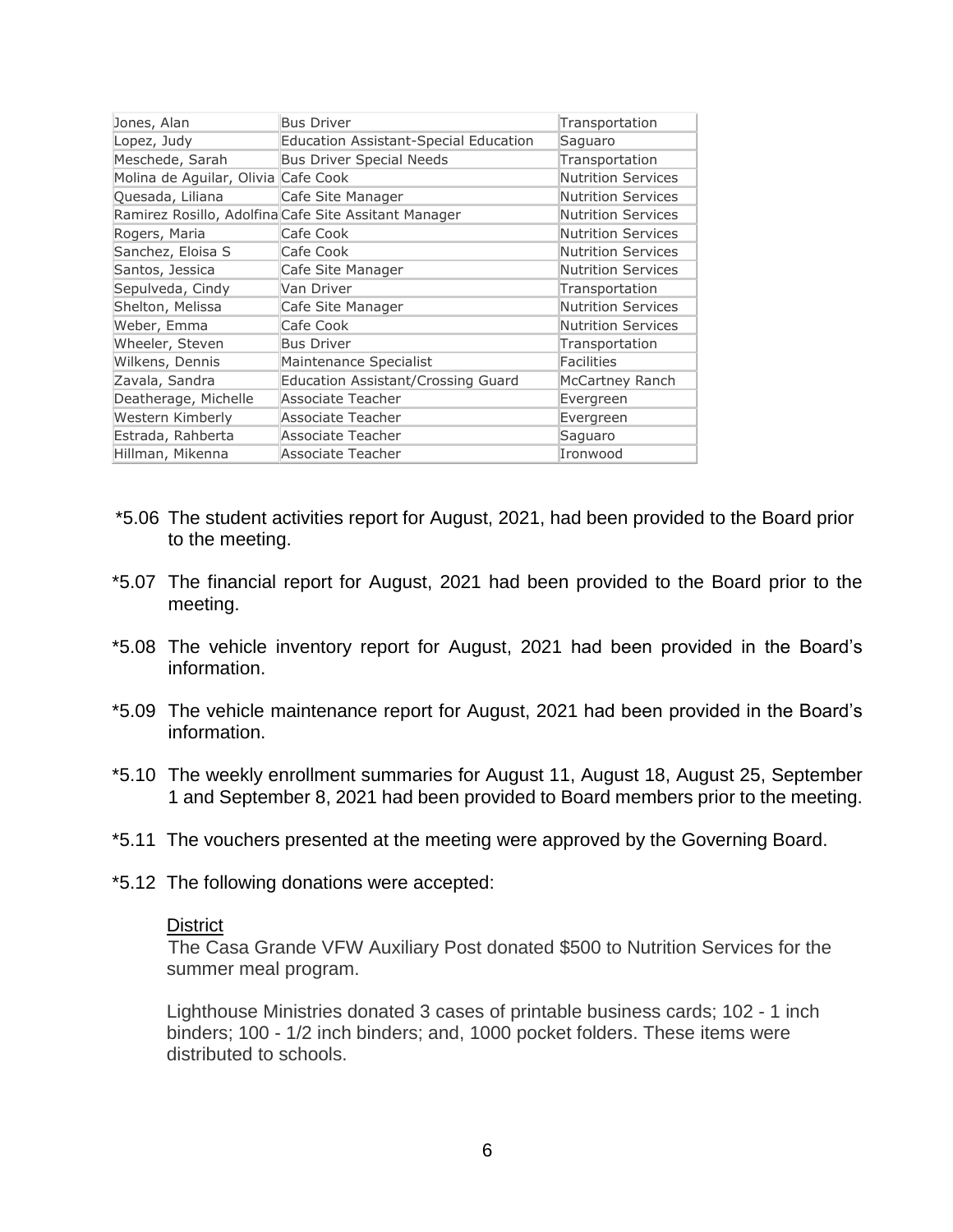## Cactus Middle School

Ms. Sydnie Nagore had a Donors Choose project funded in the amount of \$545. The project was titled "Opportunities for Students" and will purchase reading nooks, desks and storage for her classroom.

## Casa Grande Middle School

Mrs. Heather Gonzalez had a Donors Choose project funded in the amount of \$556. The project was titled "Creating Literacy Scholars Through Literature Circles" and will purchase books for her classroom.

## Cottonwood Elementary

Mrs. Dolores Kinser donated a copy of Sugar Foot by Tammy Gail O'Neil.

Mrs. Judy Kitching donated various school supplies (pencils, notebooks, glue sticks, colored pencils).

Second Chance Ministries donated 5 backpacks filled with supplies.

Greg & Angela Wright donated a refrigerator for the staff lounge worth approximately \$2,000.

## Desert Willow Elementary

Mrs. Amber Cordova had a Donors Choose project funded in the amount of \$256. The project was titled "Light Up Learning" and will purchase instructional technology for her classroom.

Ms. Heather Wilson had a Donors Choose project funded in the amount of \$266. The project was titled "Explore with BrainPop Jr." and will purchase instructional technology for her classroom.

## McCartney Ranch Elementary

Ms. Miranda Fitzpatrick had a Donors Choose project funded in the amount of \$432. The project was titled "Walkie-Talkie Project" and will purchase walkie talkies for teacher communication within the Autism program.

Mrs. Dianna Avalos had a Donors Choose project funded in the amount of \$231. The project was titled "Camera, Lights, Action!" and will purchase instructional technology for her classroom.

## Mesquite Elementary

Ms. Brenda Durnham with Fiesta Grande donated writing paper, notebooks, disinfecting wipes, glue sticks, pencils, erasers, colored pencils, crayons, file folders, protractors, glue, markers, scissors, and expo markers.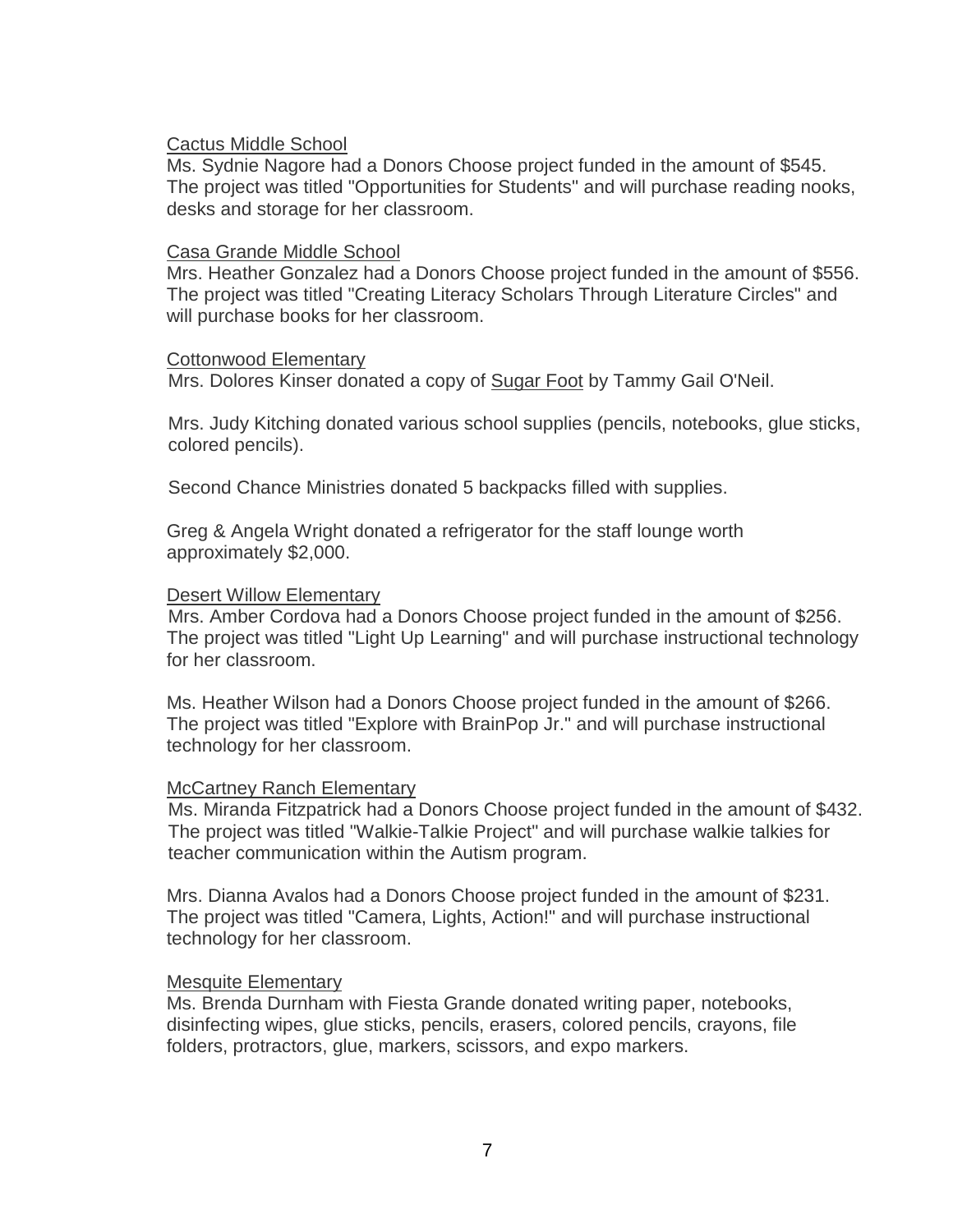The Pinal County Attorney's Office donated backpacks, notebooks, writing paper, pencil boxes, glue, dry erase markers, dry erase boards, erasers, pencils, markers, and crayons.

## Palo Verde Elementary

Colonel James Hill donated \$793.52 of Scholastic Books for Birthday Books.

Mr. Charles Payne donated \$304.51 of wood for a kindergarten wood project.

## Saguaro Elementary

Trinity Southern Baptist Church donated 30 gift bags of school supplies for teachers; 2 cases of jumbo glue sticks; 100+ 1" binders; 10 backpacks filled with supplies; and, 3 boxes of copy paper. They also handed out backpacks filled with school supplies at their July food donation distributions to any school-aged child who attended the event.

- \*5.13 Governing Board policy JQ states that student fees are used to fund certain school activities that are not financed by local, state or federal funds. Arizona Revised Statute 15-342(24) gives the Governing Board discretionary power to authorize principal's to waive all or part of student fees due to economic hardship. The Governing Board approved the waiver of student fees for the 2021-22 school year as proposed.
- \*5.14 Approval of Agreement for Clinical Practicum and or Internship/Externship Educational Experience with Central Arizona College (CAC) and Casa Grande Elementary School District (CGESD): The Governing Board approved the partnership with Central Arizona College for Clinical Practicum and or Internship/Externship Education Experience, as proposed.
- \*5.15 Authorization to Reinstate FFCRA: The Governing Board authorized the reinstatement of FFCRA retroactive to July 26, 2021 – June 30, 2022.
- \*5.16 Approval of Amendment to Temporary Waiver to a Portion of Policy GCD-Professional Staff Vacations: On June 8, 2021, the Governing Board approved the temporary waiver to a portion of policy GCD, through July 31, 2022. It is recommended the Governing Board approve an amendment and add option c) a donation to the General Leave Bank for up to 5 days or 40 hours. The Governing Board approved the amendment to the Temporary Waiver to a Portion of Policy GCD, as presented.
- \*5.17 A memorandum from Mr. Dennis York and Ms. Andrea Baker regarding Authorization of Sole Source – Amplify and Discovery Science Classroom Kits was provided to Board members prior to the meeting. The Governing Board authorized the Science classroom kits offered by Amplify Education, Inc., and Discovery Education, Inc., as a sole source as recommended.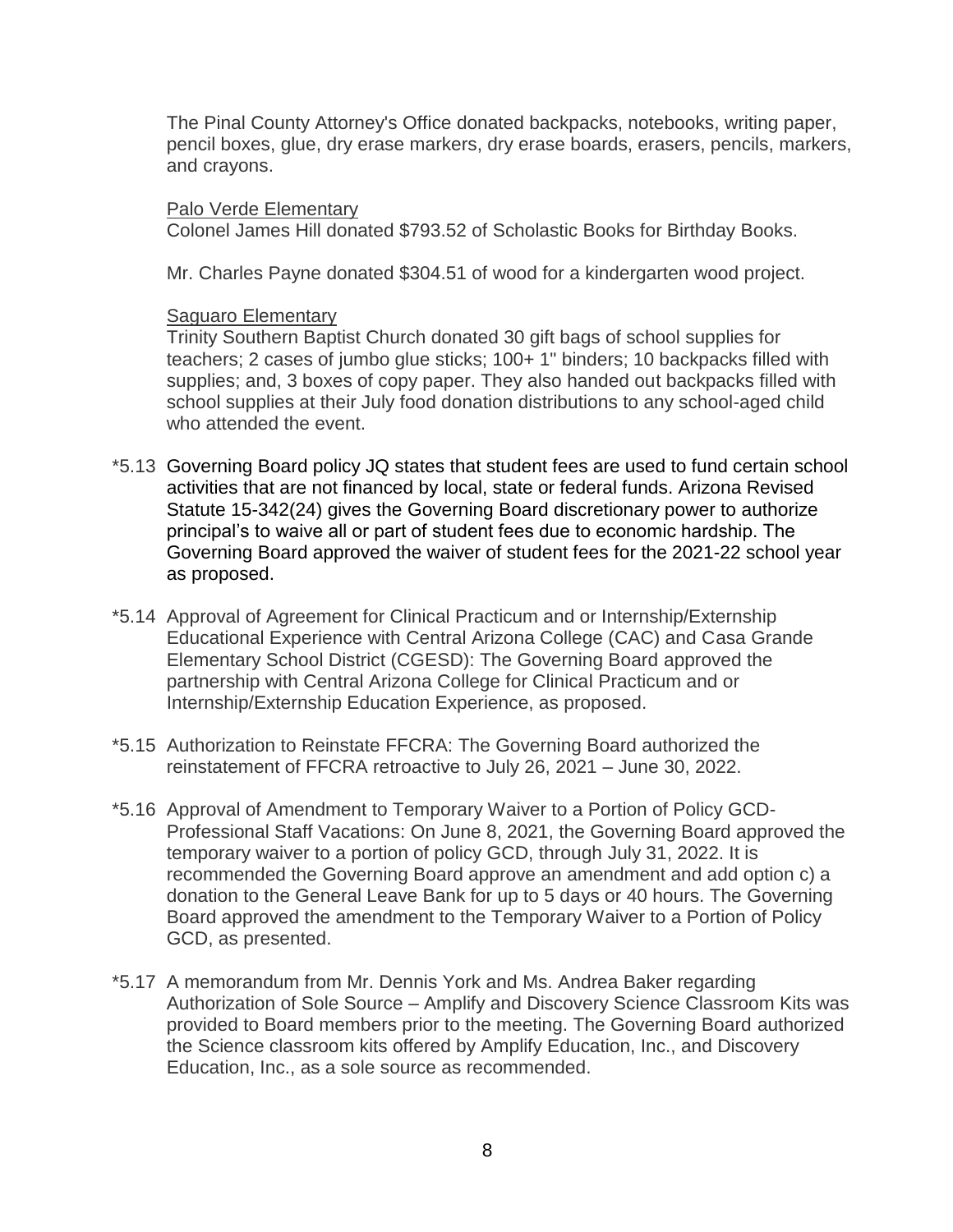- \*5.18 A memorandum from Mr. Dennis York and Mrs. Lisa Bradshaw regarding Authorization for Emergency Connectivity Fund Procurement was provided to Board members prior to the meeting. The Governing Board authorized the use of the State of Arizona's cooperative contract awarded to Dell Technologies for the purchase of Chromebooks in the amount not to exceed \$197,928.71, which includes all applicable costs, as proposed.
- 5.19 Approval of Child Care Workforce Retention and Recruitment Grant for CGESD Early Childhood Programs: This item was tabled for corrections and will be on the agenda of a future meeting.
- \*5.20 Removal of Regulation JICA-RB Student Dress (Cloth Face Coverings): Regulation JICA-RB is being removed due to HB 2898 enacting a new statute, A.R.S. 15- 342.05. Board action is not required for regulations. This is for information only.
- \*5.21 Removal of Regulation KI-RB Visitors to Schools (Cloth Face Coverings): Regulation KI-RB is being removed due to HB 2898 enacting a new statute, A.R.S. 15-342.05. Board action is not required for regulations. This is for information only.
- 6.01 Information regarding the proposed Instructional Time Model was provided to Board members prior to the meeting. Mrs. Lisa Bradshaw presented information regarding the District Proposed Instructional Time Model (ITM) for 2021-2022. HB2862 passed by State Legislature allows school districts to adopt an Instructional Time Model to meet the required number of instructional hours required by the state of Arizona. This model allows districts to provide instructional hours in a number of different ways, including remote instruction. In order for our district to offer remote instruction to students in-lieu of in-person instruction beginning in 2021-2022, including in the case of class closure due to a public health concern or on an individual student basis, we must have an Instructional Time Model approved by our Governing Board and submitted to the Arizona Department of Education (ADE). The plan will be retroactive to July 26, 2021, the first day of school.

School districts are required to present their proposed ITM to the Governing Board twice prior to adoption. The CGESD Instructional Time Model will be presented again during a virtual meeting to be held September 21<sup>st</sup>.

7.01 The Memorandum of Understanding (MOU) for Homeless Engagement and Lift Partnership (H.E.L.P.) was provided to Board members prior to the meeting. Ms. Tina Walker and Ms. Zayda Boudreau presented information regarding the program. H.E.L.P. will provide daily afternoon nutritional snack bags (HelpSnackz) to our homeless students. This offer is available to district students through our McKinney-Vento coordinator. Snack bins will be delivered to the CGESD warehouse once a month and dispersed to various schools then to children who qualify for the program.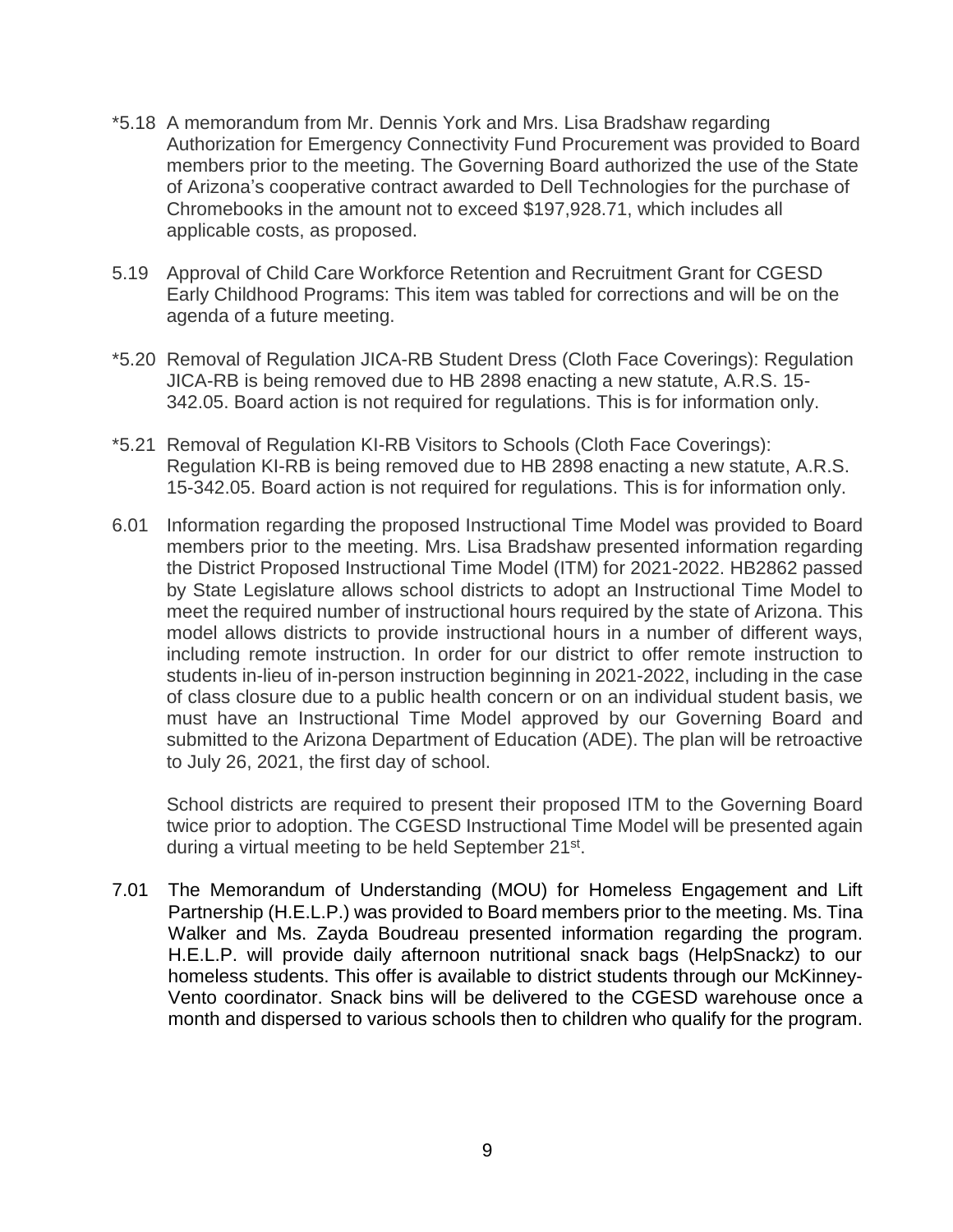Mrs. Sisson moved to:

"Approve the Homeless Engagement Lift Partnership HelpSnackz Program with Casa Grande Elementary School District, as presented."

Mr. Stabley seconded the motion. Board members voted as follows and the motion passed:

| <b>Board member</b> | In Favor | <b>Against</b> |
|---------------------|----------|----------------|
| Tom Ramsdell        |          |                |
| Gilberto Mendez     |          |                |
| Adelphia Sisson     |          |                |
| Jerry Stabley       |          |                |
| Blanca Varela       | absent   |                |

7.02 Consideration and Possible Action to Appoint Board Delegate to the Arizona School Board Association Pinal County Meeting

Mr. Stabley moved to:

"Appoint Gilberto Mendez to represent Casa Grande Elementary School District as the board delegate at the ASBA Pinal County Meeting on October 20, 2021."

Mrs. Sisson seconded the motion. Board members voted as follows and the motion passed:

| <b>Board member</b> | In Favor | <b>Against</b> |
|---------------------|----------|----------------|
| <b>Tom Ramsdell</b> |          |                |
| Gilberto Mendez     |          |                |
| Adelphia Sisson     |          |                |
| Jerry Stabley       |          |                |
| Blanca Varela       | absent   |                |

- 8.01 The next regular meeting, will be held on Tuesday, October 12, 2021, at 6:00 p.m.
- 9.01 Superintendent's Report

The district will be celebrating Legendary Teacher Day on September 23rd.

COVID data is going up and down. Current active cases is 22 and is one of the lower numbers we have had. The district will be setting some pandemic goals and will present to the Board in a couple of months.

Our district has had 47 winners of the APS Supply My Class grant. Each teacher received \$500 to spend for their classroom.